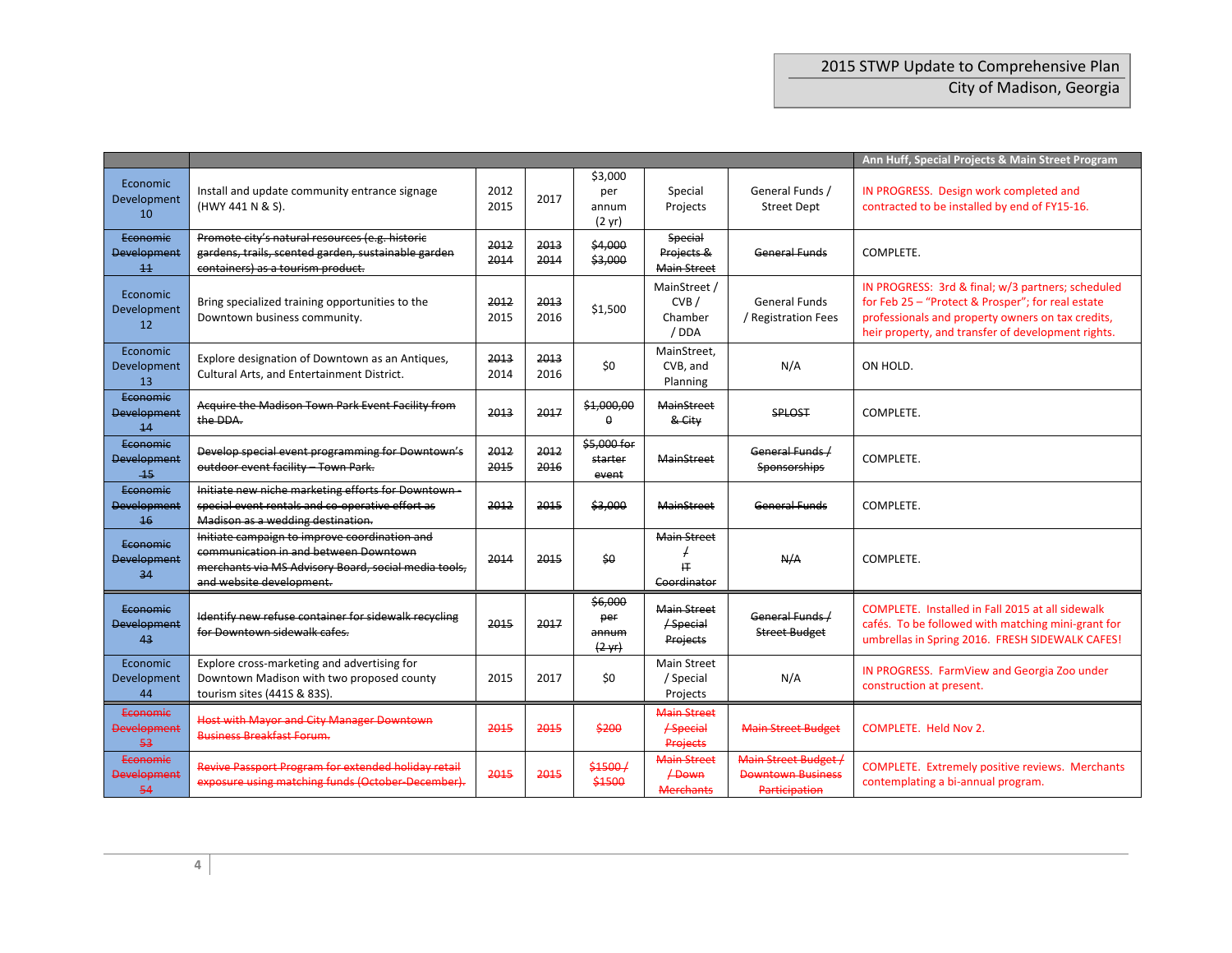|                                |                                                                                                                                                                                                                                                                  |      |      |         |            |                                              | 2015 STWP Update to Comprehensive Plan<br>City of Madison, Georgia                                             |
|--------------------------------|------------------------------------------------------------------------------------------------------------------------------------------------------------------------------------------------------------------------------------------------------------------|------|------|---------|------------|----------------------------------------------|----------------------------------------------------------------------------------------------------------------|
| Economic<br><b>Development</b> | Target and accist a high profile preferred facade<br><del>narget and assist a mgn prome preferred laçade</del> .<br>graph candidate to address last non-conforming<br><del>grant canolute to auuress last hon comonimig</del><br>elements on historic buildings. | 2015 | 2015 | \$5,000 | <b>DDA</b> | <b>DDA Budget /</b><br><b>Matching Grant</b> | COMPLETE: 2015   November witnessed the removal<br>of "western" facade and refurbishments of 7<br>storefronts. |

elements<del>s on</del>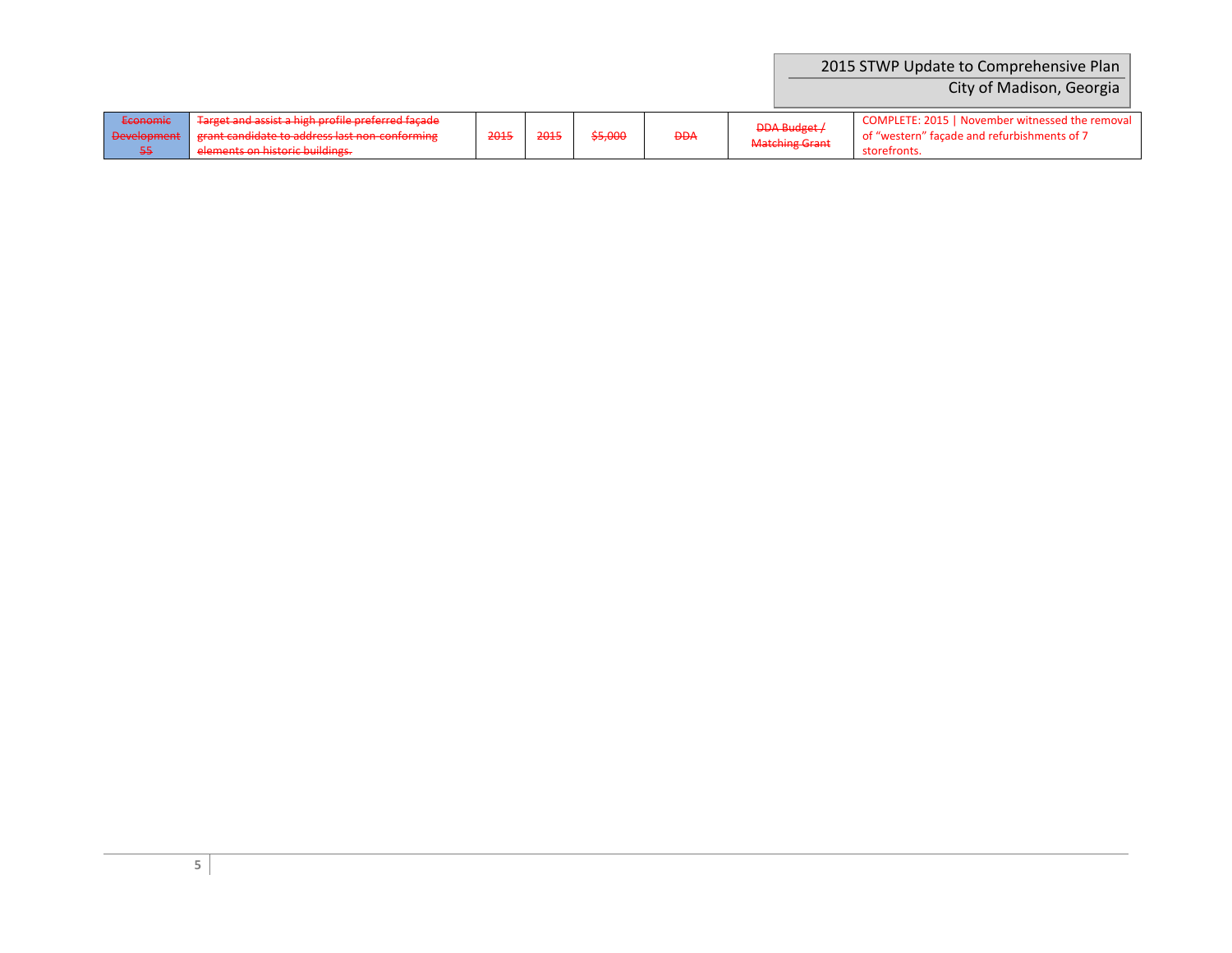|                                         |                                                                                                                                                                                               | Monica Callahan, Community Development<br>(Downtown Development & Urban Redevelopment) |              |                          |                                        |                                                                         |                                                                                                                                              |
|-----------------------------------------|-----------------------------------------------------------------------------------------------------------------------------------------------------------------------------------------------|----------------------------------------------------------------------------------------|--------------|--------------------------|----------------------------------------|-------------------------------------------------------------------------|----------------------------------------------------------------------------------------------------------------------------------------------|
| Economic<br><b>Development</b><br>$-18$ | Develop parking strategy, including short, mid, and<br>long term planning options for DDA.                                                                                                    | 2013                                                                                   | 2013<br>2014 | \$0                      | Planning &<br><b>Main Street</b>       | N/A                                                                     | COMPLETE.                                                                                                                                    |
| Economic<br>Development<br>19           | Facilitate funding and support the Facade Grant<br>Program matching facade improvement funds to<br>downtown businesses in the DDA.                                                            | 2012<br>2013                                                                           | 2017         | \$10,000<br>per<br>annum | DDA &<br>Non-Profit<br>Partner         | <b>Special Tax District,</b><br><b>Private Matching</b><br><b>Funds</b> | ONGOING.                                                                                                                                     |
| Economic<br><b>Development</b><br>20    | Work with Main Street to fulfill their request to fund,<br>purchase, and install bike racks and pet amenities<br>throughout the DDA.                                                          | 2012                                                                                   | 2013         | \$6,000                  | <b>DDA &amp; MSAB</b>                  | <b>Special Tax District</b>                                             | COMPLETE.                                                                                                                                    |
| Economic<br><b>Development</b><br>$-21$ | Request and repurpose surplus properties - W.<br>Washington, N. Second Street, and College Street-<br>within the DDA and DURA.                                                                | 2012<br>2013                                                                           | 2012<br>2013 | \$0                      | <b>DDA</b>                             | N/A                                                                     | COMPLETE.                                                                                                                                    |
| Economic<br><b>Development</b><br>$-22$ | Explore partnerships and initiate renewal programs<br>in the DURA to develop a Revitalization Area Strategy<br>in order to obtain preferred grant status.                                     | 2012                                                                                   | 2012         | \$0                      | <b>DDA</b>                             | N/A                                                                     | COMPLETE.                                                                                                                                    |
| Economic<br>Development<br>$-23$        | Outline and formalize the accelerated zoning process<br>for redevelopment within the DURA.                                                                                                    | 2012                                                                                   | 2012         | \$0                      | Planning<br><b>Department</b>          | N/A                                                                     | COMPLETE.                                                                                                                                    |
| Economic<br><b>Development</b><br>$-24$ | Amend the URP to include Overall Plan & Build Out<br>Maps for all remaining areas of the DURA,<br>completing design charettes or workshops as<br>necessary for neighborhood commercial areas. | 2012                                                                                   | 2013<br>2014 | \$2,500                  | Planning<br><b>Department</b><br>& DDA | General Funds<br><b>Planning Budget</b>                                 | COMPLETE. 2014   W. Washington St. Gateway<br>amendment completed. 2015   Amendments and<br>DURA expansion boundary completed Sept 14, 2015. |
| Economic<br><b>Development</b><br>$-26$ | Identify opportunities to utilize the slum and blight<br>tool of DCA - the Redevelopment Fund - and to use<br>the grant/loan option to garner a local revolving fund<br>for local businesses. | 2012                                                                                   | 2017         | \$0                      | <b>DDA</b>                             | N/A                                                                     | COMPLETE.                                                                                                                                    |
| Economic<br>Development<br>$-27$        | Redevelop the Gilmore House property to remove<br>slum and blight and invest in smaller-scale<br>revitalization of the Canaan Historic Neighborhood.                                          | 2013                                                                                   | 2015         | \$0                      | <b>DDA</b>                             | <b>DDA Budget, Grants,</b><br>Partnerships                              | COMPLETE.                                                                                                                                    |
| Economic<br><b>Development</b><br>$-28$ | Relocate and stablize the Central of Ga depot as a<br>catalyst project in W. Washington St. Gateway.                                                                                          | 2013                                                                                   | 2017         | \$160,000                | <b>DDA</b>                             | <b>DDA Budget, Grants,</b><br>Partnerships                              | COMPLETE.                                                                                                                                    |
| Economic<br><b>Development</b><br>$-30$ | Explore use and draft proposal for pilot Transfer of<br>Development Rights (TDR) program.                                                                                                     | 2014                                                                                   | 2014         | \$0                      | Planning,<br>DDA & GSC                 | N/A                                                                     | COMPLETE.                                                                                                                                    |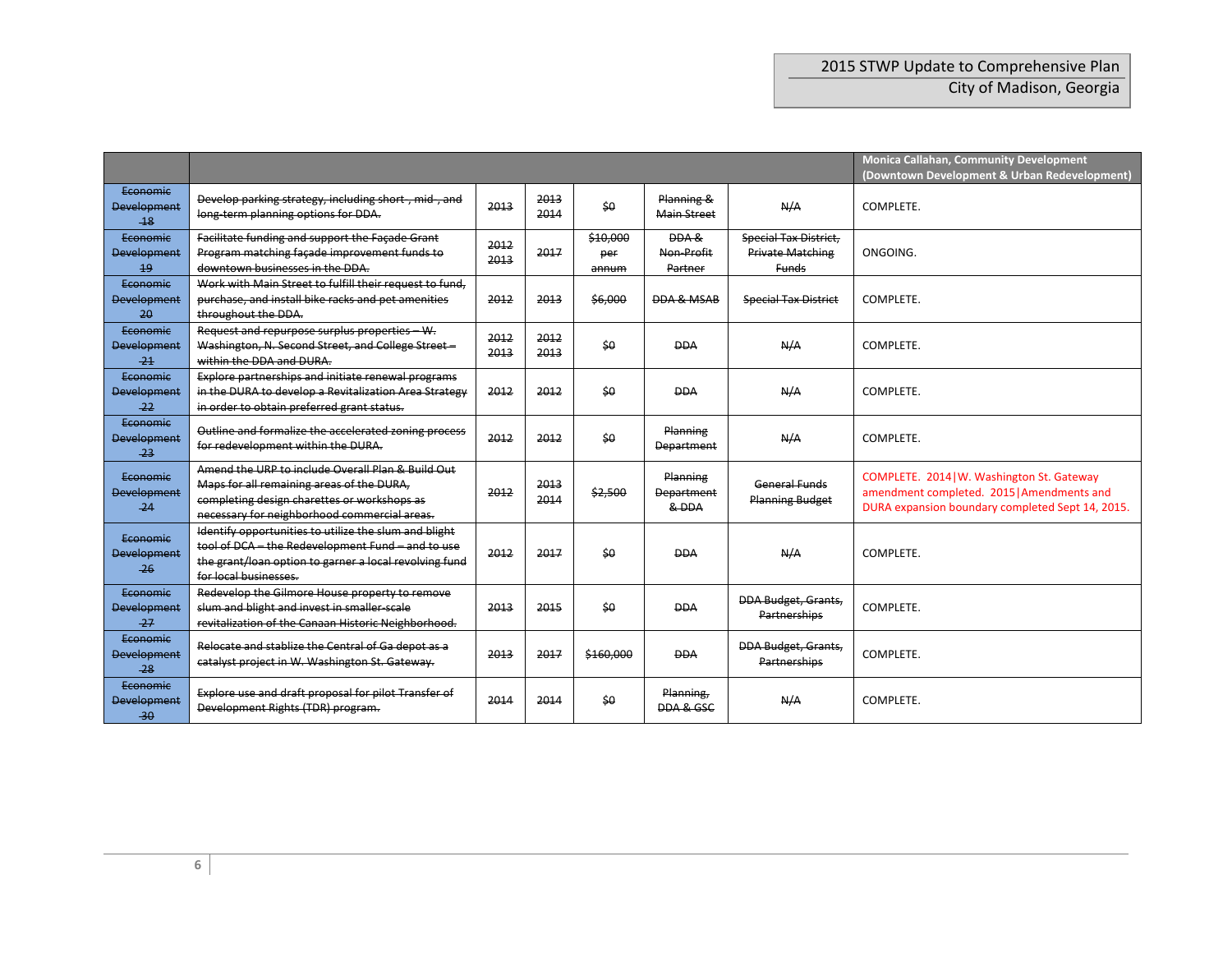| Economic<br><b>Development</b><br>$-35$        | Engage in property management and prepare<br>redevelopment proposals for BoomTown Block.                                                          | 2014 | 2016         | \$8,000    | <b>DDA</b>           | DDA Budget,<br>Grant/Loan,<br>Partnership                     | COMPLETE.                                                                                                                                                                                                      |
|------------------------------------------------|---------------------------------------------------------------------------------------------------------------------------------------------------|------|--------------|------------|----------------------|---------------------------------------------------------------|----------------------------------------------------------------------------------------------------------------------------------------------------------------------------------------------------------------|
| Economic<br>Development<br>36                  | Rehabilitate and repurpose the Central of Ga depot<br>with Public Boardwalk as a catalyst project in the<br>W. Washington St. Gateway.            | 2014 | 2016<br>2017 | \$550,000  | DDA-URA              | Donations /<br><b>DDA Budget</b><br>( \$15,000)               | IN PROGRESS: 2015   New LLP partnership<br>formed and fundraising at \$180,000 of<br>\$500,000 for rehabilitation. Grant<br>submitted for signal restoration in Dec.                                           |
| Economic<br><b>Development</b><br>37           | Address stormwater, transportation, and<br>connectivity in the W. Washington St. Gateway.                                                         | 2014 | 2015<br>2016 | \$8,000    | DDA-URA              | DDA Budget /<br><b>USDA CF &amp; GEFA</b><br>Loan / Lot Sales | IN PROGRESS: 2015   GEFA application for<br>\$1.6 M for congregate stormwater facility<br>drafted and to be submitted Jan 11, 2016.                                                                            |
| <b>Economic</b><br><b>Development</b><br>$-38$ | Prepare RFP for future residential housing<br>opportunities - affordable, senior, and continuum<br>of care options.                               | 2014 | 2015         | \$15,000   | <b>URA</b>           | Planning Budget,<br><b>DDA Budget</b><br>( \$11,000)          | COMPLETE: 2015   Land assembled,<br>subdivided and 3-acre tract sold in July for<br>\$275,000. All associated debt retired.<br>Construction underway on \$6.5M / 44-unit<br>facility in the downtown district. |
| Economic<br>Development<br>45                  | Seek business operator and funding for<br>construction of the Canaan Corner Store.                                                                | 2014 | 2016         | \$185,000  | <b>URA</b>           | Redevelopment<br>Fund / Rent                                  | IN PROGRESS. 2015   Received \$100,000<br>grant for corner store and construction to<br>be completed by June 2016.                                                                                             |
| Economic<br>Development<br>46                  | Establish parking and finish last business incubator<br>unit at the Gilmore Property.                                                             | 2015 | 2016         | \$75,000   | <b>URA</b>           | <b>USDA RBEG</b><br>Grant,<br><b>DDA Budget</b><br>(512,000)  | IN PROGRESS: 2015   Grant application filed<br>by not funded. Land for parking purchased<br>for \$8,000 out of operating funds.                                                                                |
| Economic<br>Development<br>47                  | Facilitate demolition of unfit building and donation<br>of property to contribute to redevelopment<br>objectives for N. Main Street Neighborhood. | 2015 | 2015         | \$100,000  | URA / GSC            | DDA Budget /<br>Donation<br>(\$100,000)                       | IN PROGRESS: 2015   Received \$100,000<br>donation. City completed owner-requested<br>condemnation for \$71,000. Last parcel to<br>be acquired pending in foreclosure.                                         |
| Economic<br>Development<br>48                  | Complete environmental remediation, cleanup,<br>and pre-development activities to create<br>marketable lots on N. Second Street (WRII & III).     | 2015 | 2016         | Unknown    | <b>DDA</b>           | DDA Budget,<br>Street In-Kind                                 | IN PROGRESS: 2015   Final reports<br>contracted prior to June 2016. Developer<br>interest and receipt of proposal pending<br><b>March 2016.</b>                                                                |
| Economic<br><b>Development</b><br>56           | Prepare strategy w/cost estimates for sensitive<br>rehabilitation of last AA downtown building.                                                   | 2015 | 2016         | $$ \Theta$ | <b>DDA/HPC</b>       |                                                               | COMPLETE: 2015   Developed plan and<br>executed development agreement with<br>sensitive buyer. Sold property for profit.                                                                                       |
| Economic<br>Development<br>57                  | Publish informational brochure on successful Main<br>Street/DDA projects and programs to demonstrate<br>success of public-private ventures.       | 2015 | 2016         | \$3,000    | <b>DDA &amp; URA</b> | DDA Budget /<br><b>Main Street</b>                            | IN PROGRESS: 2015   Design underway.<br>Intended to be distributed in March (when<br>DDA's Annual Report is due).                                                                                              |
| Economic<br>Development<br>58                  | Prepare conceptual, engineering, and site plans for<br>improvement of Triangle Redevelopment site and<br>HWY 83 Gateway Point Park.               | 2015 | 2017         | \$22,000   | <b>URA</b>           | DDA Budget /<br><b>Sale Proceeds</b>                          | IN PROGRESS: 2015   Plans completed.<br>Contract work in progress. Rain delay.                                                                                                                                 |